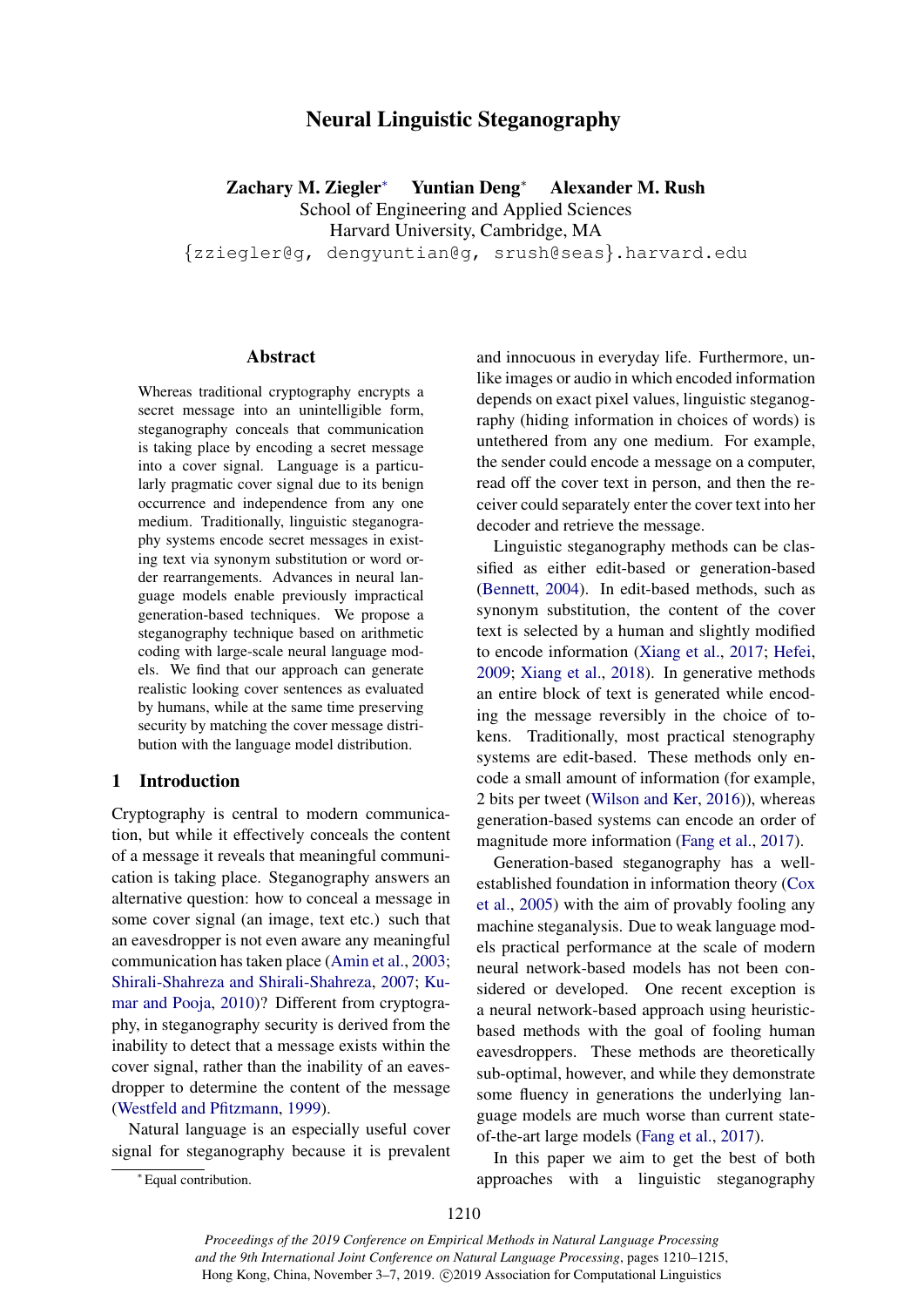<span id="page-1-0"></span>

**Figure 1:** Problem setup.  $m \sim \text{Unif}(\{0, 1\}^L)$  is the secret message,  $y$  is the cover text,  $p(y)$  is the language model and  $f$  is a deterministic invertible function.  $f$  and the distribution of  $m$  implicitly defines  $q$ .

method based on arithmetic coding and modern language models. Our contribution is two-fold: 1) we show that a linguistic steganography approach combining arithmetic coding with state-of-the-art language models can achieve near-optimal statistical security; 2) human evaluations show that the cover text from our approach is able to fool humans even in the presence of context. Our code is available at [https://github.com/harvardnlp/](https://github.com/harvardnlp/NeuralSteganography) [NeuralSteganography](https://github.com/harvardnlp/NeuralSteganography). A demo is available at <http://steganography.live/>

## 2 Background & Related work

**Alice**<br> **EDD**<br> **f**(m;  $p_{LM}$ )  $y \rightharpoonup y \rightharpoonup 0$ <br> **EPD**<br> **EPD**<br> **EPD**<br> **EPD**<br> **EPD**<br> **EPD**<br> **EPD**<br> **EPD**<br> **EPD**<br> **EPD**<br> **EPD**<br> **EPD**<br> **EPD**<br> **EPD**<br> **EPD**<br> **EPD**<br> **EPD**<br> **EPD**<br> **EPD**<br> **EPD**<br> **EPD**<br> **EPD**<br> **EPD**<br> **EPD**<br> **E** Linguistic steganography We briefly give an overview of steganography as outlined in [\(Cox](#page-5-10) [et al.,](#page-5-10) [2005\)](#page-5-10) and diagrammed in Figure [1:](#page-1-0) Alice wants to communicate a hidden message  $m \sim$ Unif( $\{0,1\}^L$ ) with Bob by encoding it into a choice of natural language cover text  $y$ . The uniform distribution is chosen for  $m$  without loss of generality: if  $m$  has additional structure it can be further compressed to a uniformly distributed random variable [\(Han,](#page-5-11) [2005\)](#page-5-11). Alice and Bob have both agreed on an invertible mapping  $f$  which performs the steganography. Alice and Bob also both have access to the exact same language model,  $p_{LM}(\mathbf{y})$ , which f can use during encoding and decoding. The steganography mapping  $f$  and the language model  $p_{LM}(\mathbf{y})$  form the key.

The combination of the distribution of  $m$  and deterministic function  $y = f(m)$  implicitly defines a distribution for  $y$  which we denote q. This is the cover distribution of natural language that an eavesdropper would observe. As described in [\(Cox et al.,](#page-5-10) [2005\)](#page-5-10), the security of the system is determined by  $D_{KL}(q||P_{true})$  where  $P_{true}$  is the true distribution of natural language. For example, if  $D_{KL} = 0$  then the system is perfectly secure

<span id="page-1-1"></span>

Figure 2: Diagram of arithmetic coding for steganography. See Section [3](#page-2-0) for details.

because an eavesdropper could not distinguish the encoded messages from normal language. From an information theoretic perspective the security objective of steganography is therefore to ensure a small  $D_{KL}$ . At the same time, because f is invertible the average number of bits that can be encoded is given by the entropy  $H(q)$ . Thus, the compression objective is to maximize  $H(q)$ .

Generative coding techniques Recent work studying generative approaches for linguistic steganography have considered heuristic approaches to map uniform messages into similar distributions as natural language. [Fang et al.](#page-5-9) [\(2017\)](#page-5-9) considers a block-based approach (Block), where the vocabulary is randomly split into  $2^{|B|}$ bins and each bin is indexed by a  $|B|$ -bit string. Encoding is performed by splitting the message up into chunks  $B_t$  and taking the maximum likelihood token as determined by the language model  $p(y_t|y_{<};t)$  that falls in bin  $B_t$ . [Yang et al.](#page-5-12) [\(2019\)](#page-5-12) proposes a related method based on constructing a Huffman coding (**Huffman**) at each step  $t$  based on  $p(y_t|y_{<}; t)$  and encoding the message in variable length chunks via the Huffman tree. Both objectives provide a "quality" parameter that trades off quality at the expense of encoding fewer bits.

These approaches target a different security objective than the information-theoretic view in [Cox](#page-5-10) [et al.](#page-5-10) [\(2005\)](#page-5-10). Instead of aiming to minimize the KL at maximal compression they aim to maximize generated quality at maximal compression [\(Yang et al.,](#page-5-12) [2019;](#page-5-12) [Fang et al.,](#page-5-9) [2017\)](#page-5-9). The issue with these approaches is that they aim to fool human eavesdroppers for whom generation quality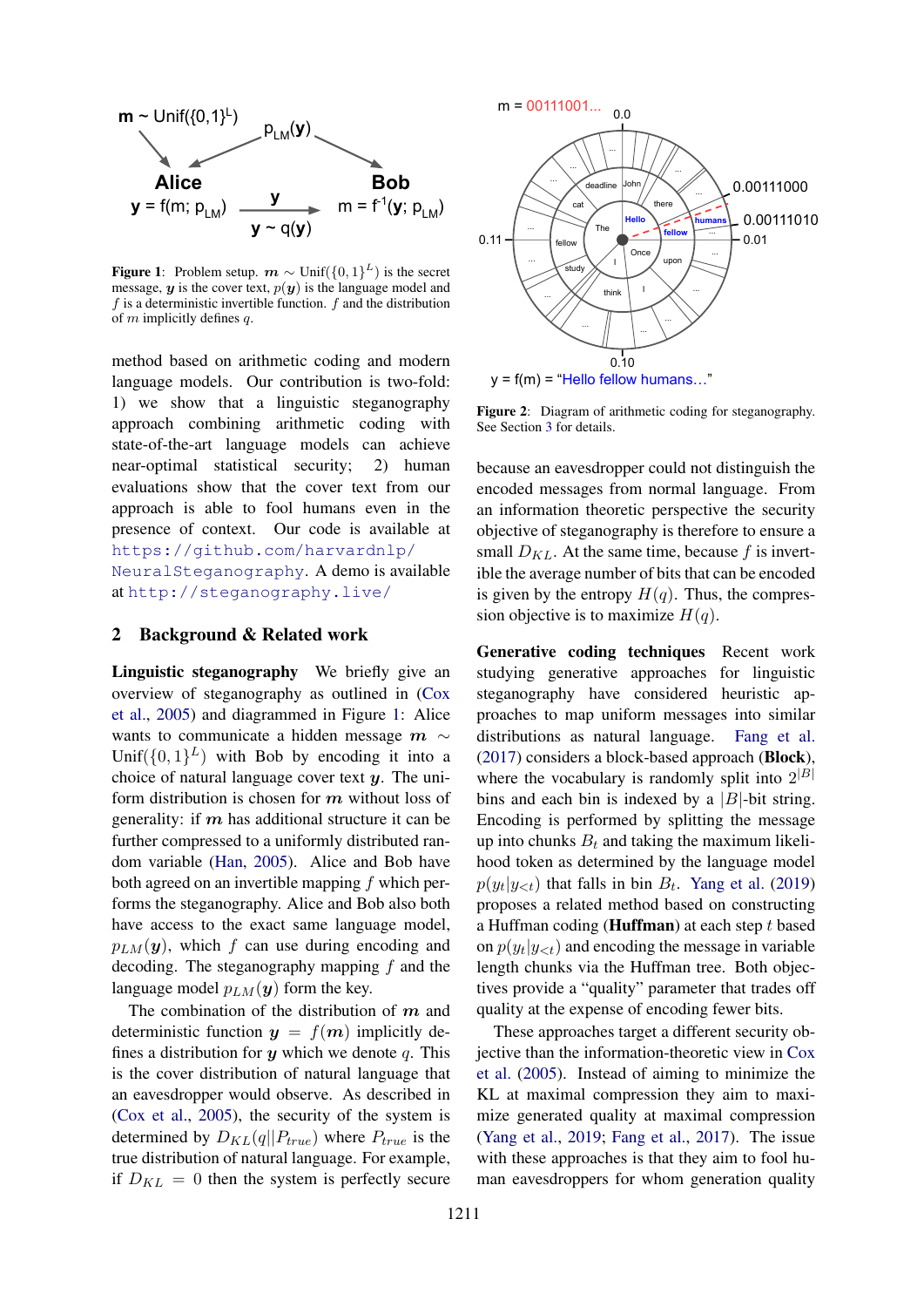<span id="page-2-1"></span>

| <b>Context</b>   | kim jong il was the enigmatic leader of the most enigmatic country on earth. much about kim's life was, and<br>is, shrouded in mystery. even the year of his birth $-1942$ – has been contested by knowledgeable sources<br>in south korea and russia, who claim kim was born a few years earlier but that his official birth date was<br>pushed back to make him exactly 30 years younger than his father, north korea's founding leader, kim il<br>sung. |
|------------------|------------------------------------------------------------------------------------------------------------------------------------------------------------------------------------------------------------------------------------------------------------------------------------------------------------------------------------------------------------------------------------------------------------------------------------------------------------|
| <b>Message 1</b> | Bob, I have something very important to tell you. Eve is not who she says she is. I know that you think<br>she's your friend, but really she's a creepy stalker who wants to read all of your messages for some unknown<br>reason.                                                                                                                                                                                                                         |
| Cover text 1     | That kim's birthdate was not even known to the people of south korea is even more baffling, however, there<br>is another contradiction. bak tae-jung, the ruler of north korea at the time, claimed to have inherited kim's<br>kim ju-ha-teh, his so-called golden heritage, from his father, the last kim Yun-jong, and he also                                                                                                                           |
| <b>Message 2</b> | The secret code is X3SJ83F. Once you open the door you will see a staircase on your left and a hallway to<br>your right. Go down the hallway and enter the code in the safe at the end of the hallway.                                                                                                                                                                                                                                                     |
| Cover text 2     | kim il sang, by the way, was not the first leader of north korea, but the first for nearly a thousand years, his<br>leader was kim jong il, the same person the people voted in to power to start with, without their knowledge<br>or consent. though it's been claimed by others that kim il sang fled north korea in 1940 to escape the<br>reprisals, even that is disputed by k                                                                         |

Table 1: Steganography example. Two different encoded messages are produced given the same introductory context. The messages are first converted into bit strings and then mapped to cover text using the arithmetic steganography approach described in Section [4.4.](#page-4-0)

is most important; but are susceptible to machinebased eavesdroppers which can in principle identify statistical patterns in generations.

Concurrent with this work, [Dai and Cai](#page-5-13) [\(2019\)](#page-5-13) conduct a related analysis in terms of KL with a modified Huffman algorithm. Experiments consider the distribution of KL values, although no human evaluation is performed.

### <span id="page-2-0"></span>3 Arithmetic coding

Arithmetic coding is a data compression method designed specifically to code strings of elements with a known probability distribution [\(Rissanen](#page-5-14) [and Langdon,](#page-5-14) [1979;](#page-5-14) [Zoph et al.,](#page-5-15) [2015\)](#page-5-15). For long strings the coding is optimal; it compresses information to its entropy [\(Rissanen and Lang](#page-5-14)[don,](#page-5-14) [1979\)](#page-5-14). In practice, it is often more efficient than Huffman coding because it does not require blocking. Arithmetic coding traditionally maps a string of elements to a uniformly distributed binary string. To use such a coding for steganography we reverse the order: first a (uniformly sampled) message is selected, then the message is mapped to a sequence (words).

The coding scheme is demonstrated in Figure [2.](#page-1-1) In this work the probability distribution comes from the conditional distributions of a pretrained language model, but for illustration purposes a hand-crafted example distribution is used in the diagram. Concentric circles represent timesteps; the innermost represents  $t = 1$ , the middle  $t = 2$ , and the outer  $t = 3$ . Each circle represents the conditional distribution  $p(y_t | y_{< t})$ . For example, given

that  $y_1$  = "Once",  $p(y_2|y_1)$  has "upon" and "I" as the only possible tokens with equal probability. The circle diagram spans  $[0,1)$  from 0 at the top, clockwise around to 1.

To encode the message into text, the secret message  $m$  is viewed as a binary representation of a fraction in the range  $[0, 1)$ . This fraction uniquely marks a point on the edge of the circle, as well as a line from the origin to the point. Encoding is performed by simply reading off the tokens corresponding to the bins. Encoding stops when the list of tokens unambiguously defines the message.

Decoding is performed via the reverse operation: the sequence of natural language tokens progressively narrows the range of possible messages. Assuming that the original message is encoded with a predetermined end token, decoding terminates once both sides of the range of possible messages includes the end token.

[Sallee](#page-5-16) [\(2004\)](#page-5-16) show that just as arithmetic coding is optimal for data compression, it is also optimal for steganography. Specifically, given any goal distribution  $p_s(y)$  that one wants to sample from, starting with a uniform  $m$  and applying the deterministic steganography procedures yields a distribution  $q = p_s$  or equivalently  $D_{KL}(q||p_s) =$ 0 for long sequences. This further ensures that  $H(q) = H(p<sub>s</sub>)$  and therefore the number of bits encoded on average is equal to the entropy of  $p_s$ . Intuitively, this works because higher probability sequences map to larger "chunks" of the pie and therefore require fewer bits to uniquely determine.

In this work we apply arithmetic coding to lin-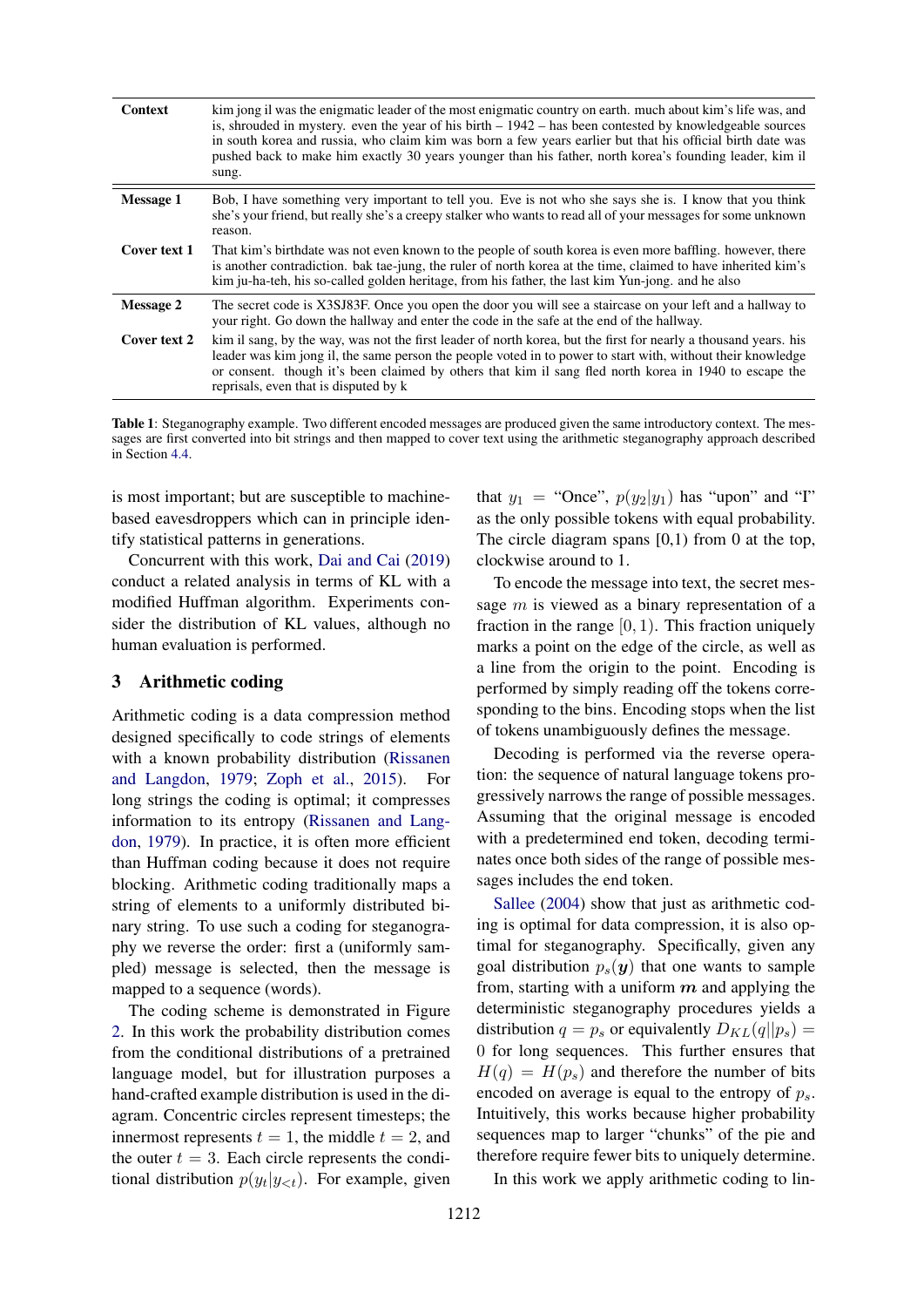<span id="page-3-1"></span>

Figure 3: Information theoretic evaluation. KL and bits/word are evaluated for each algorithm at different values of the tuning parameter; each datapoint gives the mean and standard error for repeated samples with a fixed value of the tuning parameter. We show the standard error bars for both bits/word and KL.

guistic steganography. Given a pretrained language model, this approach can be directly applied to produce cover texts given some preliminary context. To ensure that these texts seem more natural to human eavesdroppers we introduce two parameters to trade off quality for compression: we modulate the LM distribution by a temperature  $\tau$ , and we truncate the distribution to a top- $k$  tokens at each position to ensure generations do not include tokens from the long tail.

In practice, a naive implementation of arithmetic coding quickly runs into precision limitations. We use a common equivalent variant based on fixed precision binary fractions [\(Rubin,](#page-5-17) [1979\)](#page-5-17).

#### 4 Experiments and results

#### 4.1 Experimental Setup

<sup>1</sup> <sup>2</sup> Bits/word<br>
2 Bits/word<br>
2 1 momation theoretic evaluation. KL and<br>
2 angle parameter; each datapoint gives the mean and<br>
angle parameter; ceach datapoint gives the mean and<br>
armore for repeated samples with a fixe We use the 345M parameter GPT-2 model as our language model  $p_{LM}$  [\(Radford et al.,](#page-5-18) [2019\)](#page-5-18). We run our experiments on the CNN/Dailymail (CN-NDM) dataset [\(Hermann et al.,](#page-5-19) [2015;](#page-5-19) [Nallapati](#page-5-20) [et al.,](#page-5-20) [2016\)](#page-5-20), which is used to provide context for generation<sup>[1](#page-3-0)</sup>. We take the first three sentences of each news article as the context on which to condition our language model, and use the indicated steganography algorithm to generate an entire sentence for estimation or evaluation given a uniform random message. We compare the proposed arithmetic coding-based algorithm with the Block [\(Fang et al.,](#page-5-9) [2017\)](#page-5-9) and Huffman [\(Yang et al.,](#page-5-12) [2019\)](#page-5-12) methods as baselines. The baselines are re-

implemented to allow for a fair comparison using the strong GPT-2 language model. Each method has a parameter that controls the various tradeoffs: for arithmetic encoding we vary the temperature from 0.4 to 1.2 with  $k = 300$ , for Huffman encoding we vary the truncation length from  $2^1$  to  $2^8$ , for block encoding we vary the block size from  $2<sup>1</sup>$ to 2 5 . For the KL analysis we also evaluate arithmetic coding with  $\tau = 1$  and  $k = 50256$ , i.e. the unmodulated language model.

# 4.2 Metrics

We consider several different metrics to assess performance. In all cases, it is important that the algorithms encode information efficiently. The metric Bits/word is the ratio of message bits encoded to sentence length.

Another key aspect of the system is being able to fool a statistical adversary in a *distributional* sense, i.e. when the adversary gets multiple samples from  $q$ . This can be quantified by the **KL** divergence between q and  $P_{true}$ . Since we do not have access to  $P_{true}$  we resort to  $D_{KL}(q||p_{LM})$ .  $p_{LM}$  might not match the distribution of natural language, but it allows for relative comparisons of steganography algorithms. The remaining gap is a function of language model performance, which is not the focus of this work. For each model the KL is estimated via MC sampling on the news data.

Finally it is important to be able to convince a human adversary that the text is natural. This differs from statistical considerations because a human will only see a single sample from  $q$  at a time. To this end, we conduct a human study aligned with the information theoretic evaluation above, using Amazon Mechanical Turk. For each of the three methods we generate sentences with randomly sampled messages conditioned on a news article context, and ask participants to indicate if the sentence is a likely next sentence in context. We repeat this experiment with the true next sentence as well. See the Supplementary Materials for more details.

#### 4.3 Quantitative results

Figure [3](#page-3-1) shows the information theoretic evaluation. For any bits/word in the range of (1, 5), arithmetic coding achieves the lowest KL, i.e. the distribution of the encoded texts is the most similar to the language model distribution, providing the best defensive against algorithmic detections. Most striking, arithmetic coding with the unmodu-

<span id="page-3-0"></span><sup>&</sup>lt;sup>1</sup>Conditional generation makes it more challenging to fool humans and is thus better for comparisons. CNNDM presents an additional challenge as poor generations may have clear factual errors.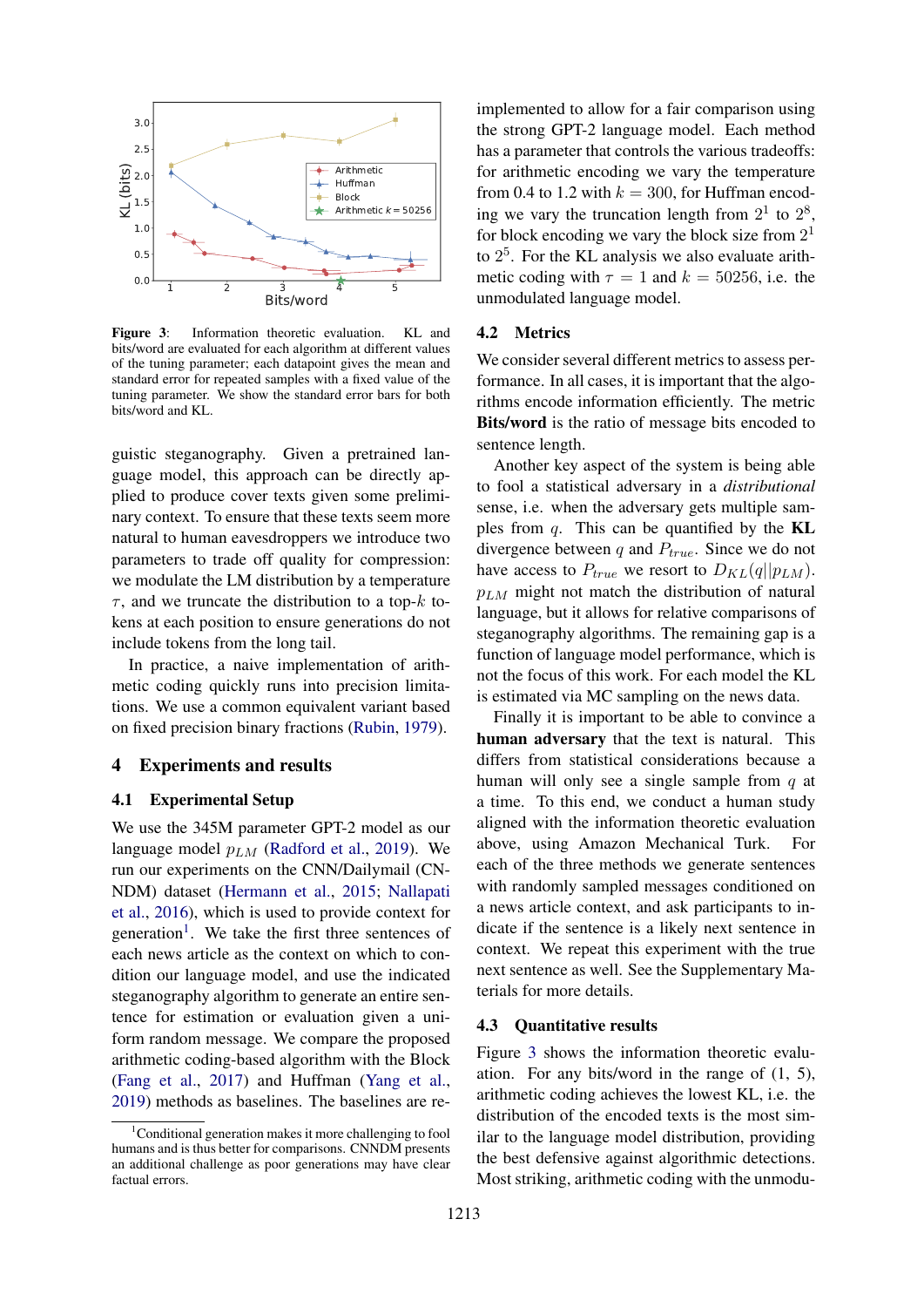<span id="page-4-1"></span>

Figure 4: Human evaluation. Y axis shows the percentage of humans considering the generation to be a proper continuation of the context. Huffman coding achieves the best generation quality as judged by humans, while arithmetic coding is comparable (the difference is not statistically significant).

lated language model induces a q distribution with a KL of 4e-8 nats. This indicates that, consistent with theory [\(Sallee,](#page-5-16) [2004\)](#page-5-16), arithmetic coding enables generative steganography matching the *exact* distribution of the language model used. The small but positive KL value for arithmetic coding with  $k = 300$  comes from the slight distributional difference when the long tail is truncated.

<sup>1</sup><sup>2</sup> <sup>3</sup>  $\frac{3}{2}$   $\frac{3}{2}$   $\frac{3}{2}$   $\frac{3}{2}$   $\frac{3}{2}$   $\frac{3}{2}$   $\frac{3}{2}$   $\frac{3}{2}$  an evaluation. Y axis shows the percentage of extertating the generation to be a proper continual coding achieves the best generat Figure [4](#page-4-1) shows the human evaluation results. Within 3 bits/word both Huffman and arithmetic coding give plausible next sentences over 50% of the time, and at 1 bit/word both methods lead to cover texts statistically indistinguishable from human-written sentences. Although Huffman coding reaches slightly better performance than arithmetic coding, the transferred cover text distribution is statistically different from natural text (see Figure [3\)](#page-3-1), which can be potentially discovered by automatic systems. Compared to the KL analysis which focuses on the relative performance of the algorithms, the human evaluation highlights the realizable generation quality enabled specifically by large pretrained language models. Still, there is room for improvement in terms of language modeling capabilities: whereas the arithmetic approach reaches minimum KL around 4 bits/word with  $\tau = 1.0$ , only at 1 bit/word with  $\tau = 0.4$  do the generations fool humans.

# <span id="page-4-0"></span>4.4 Qualitative results

Steganography fundamentally deals with hiding uniformly random message bits in cover text. In many cases, however, the message may itself be natural language. In these cases we have an additional choice of how the text is converted to bits. One option is simply the unicode encoding (i.e.

UTF-8), though this is highly inefficient. Instead, we can use the same arithmetic coding algorithm in reverse, with an empty context, to compress the message text into near-uniformly distributed bits [\(Han,](#page-5-11) [2005\)](#page-5-11). The full procedure is as follows:

- 1. Alice decodes message text into bits via arithmetic coding with an empty context.
- 2. Alice encodes bits into cover text via arithmetic coding with a predetermined context.
- 3. Alice sends cover text over public channel.
- 4. Bob decodes cover text into bits via arithmetic coding with the predetermined context.
- 5. Bob encodes bits into message text via arithmetic coding with empty context.

Because the same strong LM is used with different contexts for the two applications of arithmetic coding, the message text length and cover text length will be comparable (modulo a small overhead) but the content of the text can be completely different. This is demonstrated in Table [1,](#page-2-1) which shows two examples of natural language messages (Step 1) encoded in unrelated and innocuous cover text (Step 3). In both cases the message is encoded efficiently into cover text which is largely fluent and coherent, and follows from the given context.

## 5 Conclusion

We demonstrate how the combination of large pretrained language models and an arithmetic coding-based steganography algorithm allows for a steganography system that can fool both statistical adversaries who analyze the full generative distribution, and human adversaries who analyze a single sample. While our work shows the potential for high-quality efficient steganography and the realizable optimality of arithmetic coding, future advancements in language modeling can push steganographic performance even further. With current state-of-the-art language models the steganography algorithms studied generate most convincing cover texts at low compression, where the KL is moderate. As language models continue to improve, they can be directly plugged into our arithmetic approach to maximize steganographic performance.